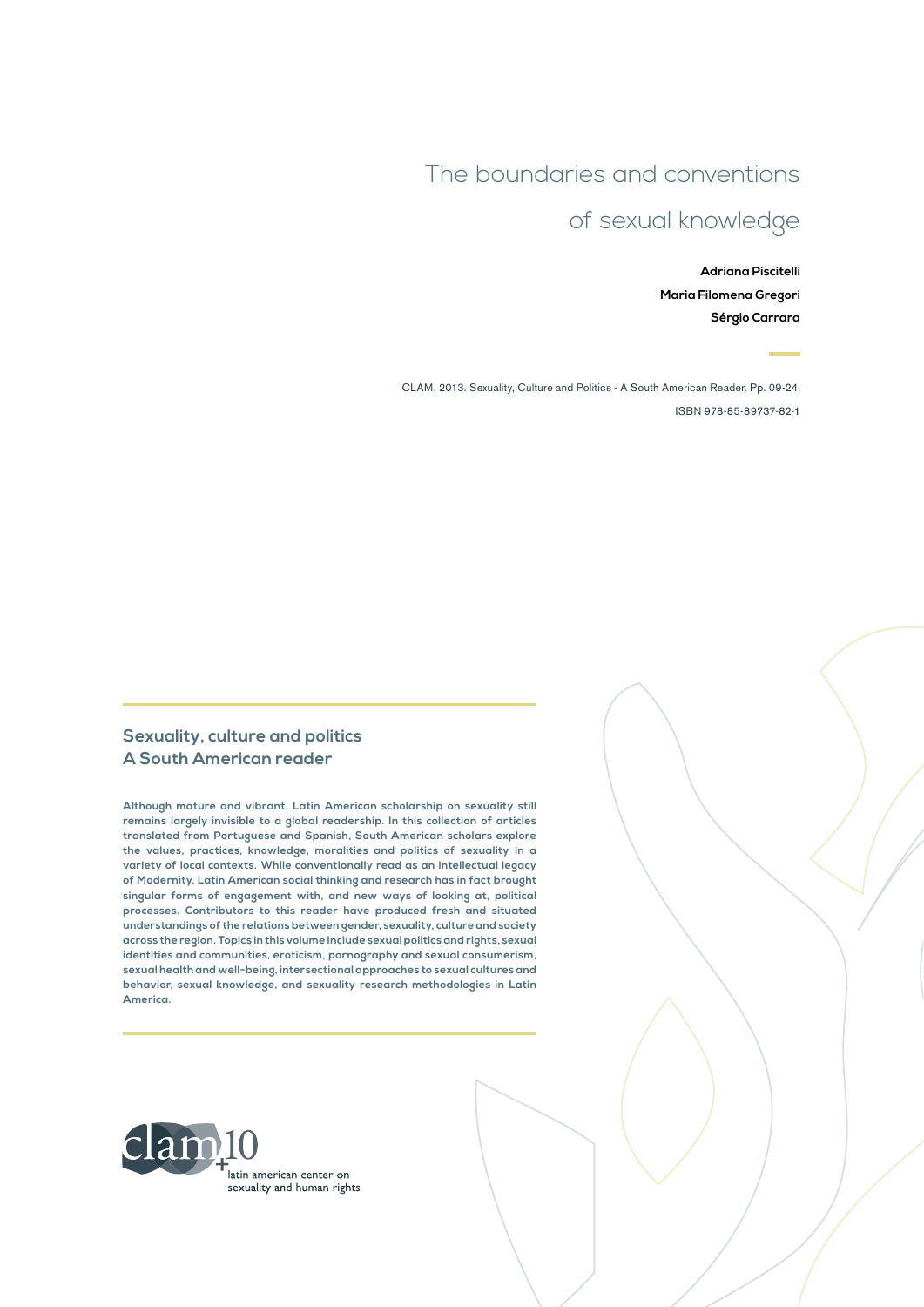#### The boundaries and conventions

### of sexual knowledge\*

**Adriana Piscitelli\*\* Maria Filomena Gregori\*\*\* Sérgio Carrara\*\*\*\***

On a cold November morning in 2003, Carole Vance and Gayle Rubin were the center of attention in Chicago. Facing a crowded auditorium,<sup>1</sup> the anthropologists, known for their critical reflections on sexuality, discussed a concept that, while not new, has been recreated over the past decades: "sexual panic". This concept was developed within feminist anthropology and gay historiography, inspired by a 1970s formulation from British sociology: "moral panic". Its references were large-scale movements brought together by anxieties concerning sexual issues. These anxieties had given rise to conflicts within which complex political agendas used sex as a vehicle for expressing other concerns, such as those related to moral decadence or social disorder. According to this line of thought, the concept of "sexual panic" has been particularly suitable for thinking about issues such as the anti-prostitution movements of late 19<sup>th</sup> century England, or mid-20th century crusades against homosexuality.

At the conference, Vance spoke about several issues surrounding the historiography and social geography of sexual panic, pondering the phenomenon's reach, the singularity of its dynamics in diverse contexts (particularly with regards to its symbolic mobilizations), the use of sexual issues as a vehicle for expressing social anxieties and its political and legal consequences. Was it a culturally located issue or was it widely diffused, running beyond the boundaries of the Anglo-Saxon world? How are these panics situated locally, nationally and globally? Do they "travel"? And, if they do, what are the material and symbolic mechanisms implemented in that circulation?<sup>2</sup>

<sup>\*</sup> Translated from Portuguese by Thais Camargo. Originally published as: PISCITELLI, A.; M. F. GREGORI & S. CARRARA. 2004. "Introdução". In: PISCITELLI, A.; M. F. GREGORI & S. CARRARA (Eds.). *Sexualidade e saberes: convenções e fronteiras*. Rio de Janeiro, Garamond. P. 9-35.

<sup>\*\*</sup> PhD. Professor at State University of Campinas and researcher at PAGU - Nucleus on Gender Studies.

<sup>\*\*\*</sup> Full professor at the Institute of Philosophy and Human Sciences, State University of Campinas; principal researcher at PAGU - Nucleus on Gender Studies.

<sup>\*\*\*\*</sup> PhD. Professor at the Institute of Social Medicine, State University of Rio de Janeiro; Co-Chair at the Latin-American Center on Sexuality and Human Rights.

<sup>&</sup>lt;sup>1</sup> We are referring to the "Sexual Panic" panel that took place during the 102<sup>nd</sup> Annual Meeting of the American Anthropological *Association*. November 19-23, 2003, Chicago.

<sup>&</sup>lt;sup>2</sup> These formulations are suggestive and illustrate the issues guiding the authors who contributed to a number of CLAM's publications, a selection of which is now offered to an English-speaking readership, referring to sexuality and sexuality studies in Brazil. This introduction, originally written for the volume Sexualities and Knowledge, Conventions and Boundaries (Piscitelli, Gregori, and Carrara, 2004), addresses the topics in the articles from that volume included in this reader; authored by Duarte, Bento, Gregori, Russo, Fonseca, Piscitelli and Simões.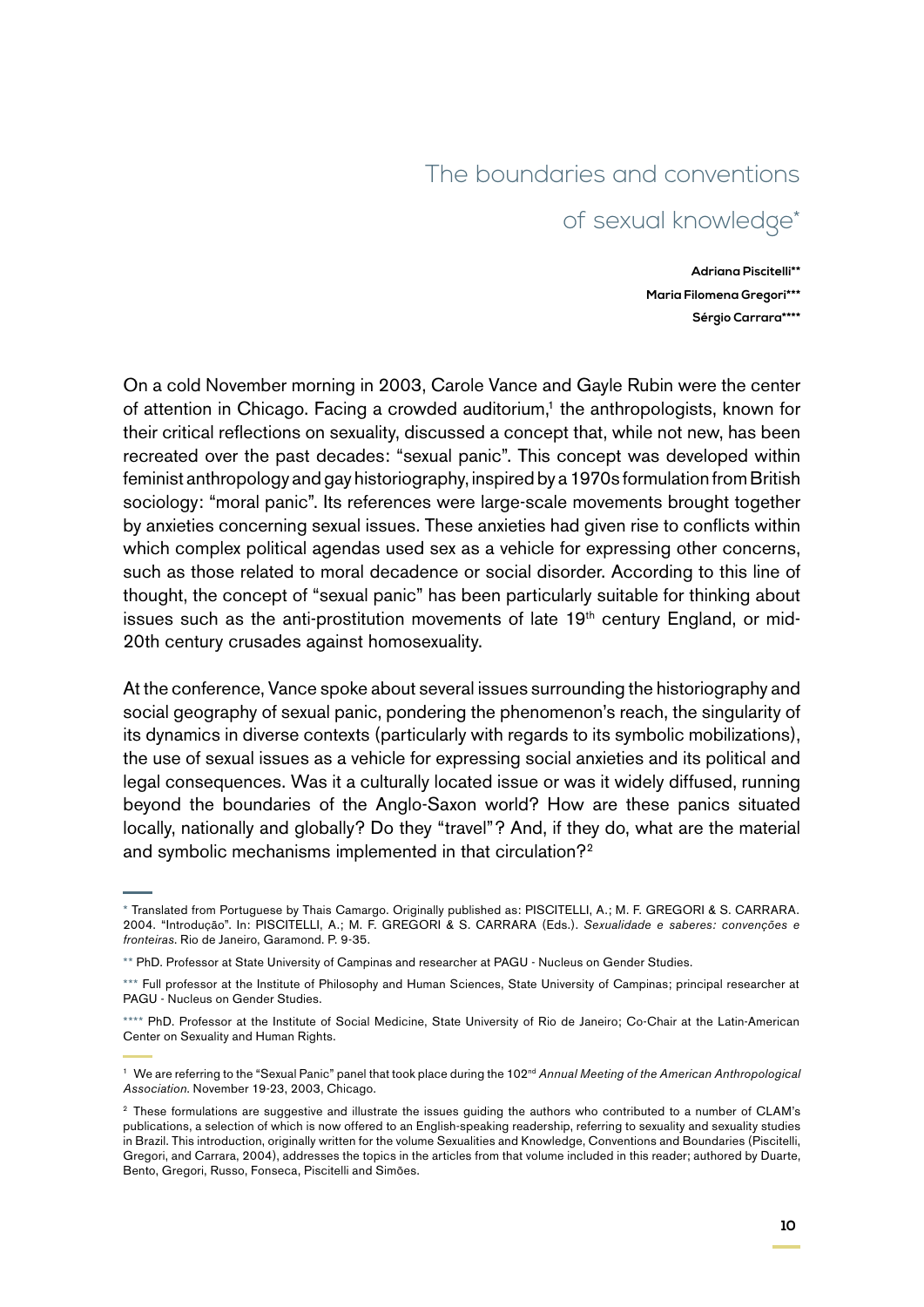Within the Humanities, several lines of thought tend to converge upon Foucault's (1977) work, considering it to be definitive because it removes any possibility of naturalizing the term *sexuality* by delving into that device's historicity, which is, in fact, the expression of certain political relations and of a certain economic organization.<sup>3</sup> However, though we must acknowledge Foucault's immense influence on post-structuralist contemporary feminism, dissent and tensions regarding his *oeuvre* are significant.

Critics focus, on the one hand, on the ethical consequences related to freedom which emanate from Foucaldian theory. The most common position in this critique has been to point out that these consequences lead to a sort of depolitization of feminist and homosexual movements' emancipatory strength. No one denies the importance of Foucault's ideas about the implications of power upon the devices that organize sexuality or for the analysis of gender subordination and sexual discrimination. However, many authors address the limitations of his concept of power, characterized as it is by plurality and capilarity.4 On the other hand, some feminist theoreticians have criticized the fact that Foucault operates with categories that presuppose pre-discursive sexual or bodily practices, without questioning these with the same rigor with which he invested his analysis of legal or judiciary practices. These readings acknowledge that Foucault deconstructed the notion of natural sex, inscribing it at the judicial and political level in his writings (especially in his example of the Lapcourt peasant or the case of Herculine Barbin). However, they also claim that Foucault presupposes that sexual practice can be emancipated from norms, creating a multiple universe of pleasures when he talks about the pre-discursive stage of human sexuality.<sup>5</sup>

Collectively, these critical lines of though take Foucault's proposal of denaturalizing sexuality even further, undoubtedly contributing to understanding the ways in which social conventions permeate erudite knowledge about sexuality. We understand this knowledge as normative because, in the cases of Law, Medicine, Sexology and, in some ways, Psychoanalysis and Sociology, it operates based upon notions of disease, crime, deviation, anomie, and perversion. Generally speaking, sexuality has remained, even in the most (self) critical of these fields, profoundly naturalized. It is understood as a powerful and dangerous irrational force. This does not mean we should not value efforts to denaturalize sexuality, especially those carried out in the social and historical sciences, particularly by social anthropology. However, should we question the reach

<sup>&</sup>lt;sup>3</sup> It is worth remembering that, according to Foucault, this device, created in modern Western societies since the 18th century, overlaps with the device of alliance. In a specific historical period, Western sexuality begins to acquire autonomy with regards to the device of alliance (but not with regards to other social domains, such as economy and politics). Hypothetically, according to Foucault, the device of sexuality may, in the future, come to take the place of the device of alliance.

<sup>4</sup> Nancy Fraser (1993) can be considered to be the feminist theoretician who most cogently critiqued the limitations in Foucault's work. For more information, see her article "Foucault on Modern Power: Empirical Insights and Normative Confusions." In: *Unruly Practices: Power, Discourse and Gender and Contemporary Social Theory.* Cambridge, Polity Press.

<sup>5</sup> Judith Butler (1990) carries out this critique very persuasively in her "Foucault, Herculine, and the Politics of Sexual Descontinuity." In: *Gender Trouble – Feminism and the Subversion of Identity*. New York, Routledge. For an intriguing analysis of the tense relations between feminism and Foucault, see Josefina Fernandez (2000) "Foucault: marido ou amante? Algunas tensiones entre Foucault e feminismo." In: *Estudos Feministas* vol.8 n.2.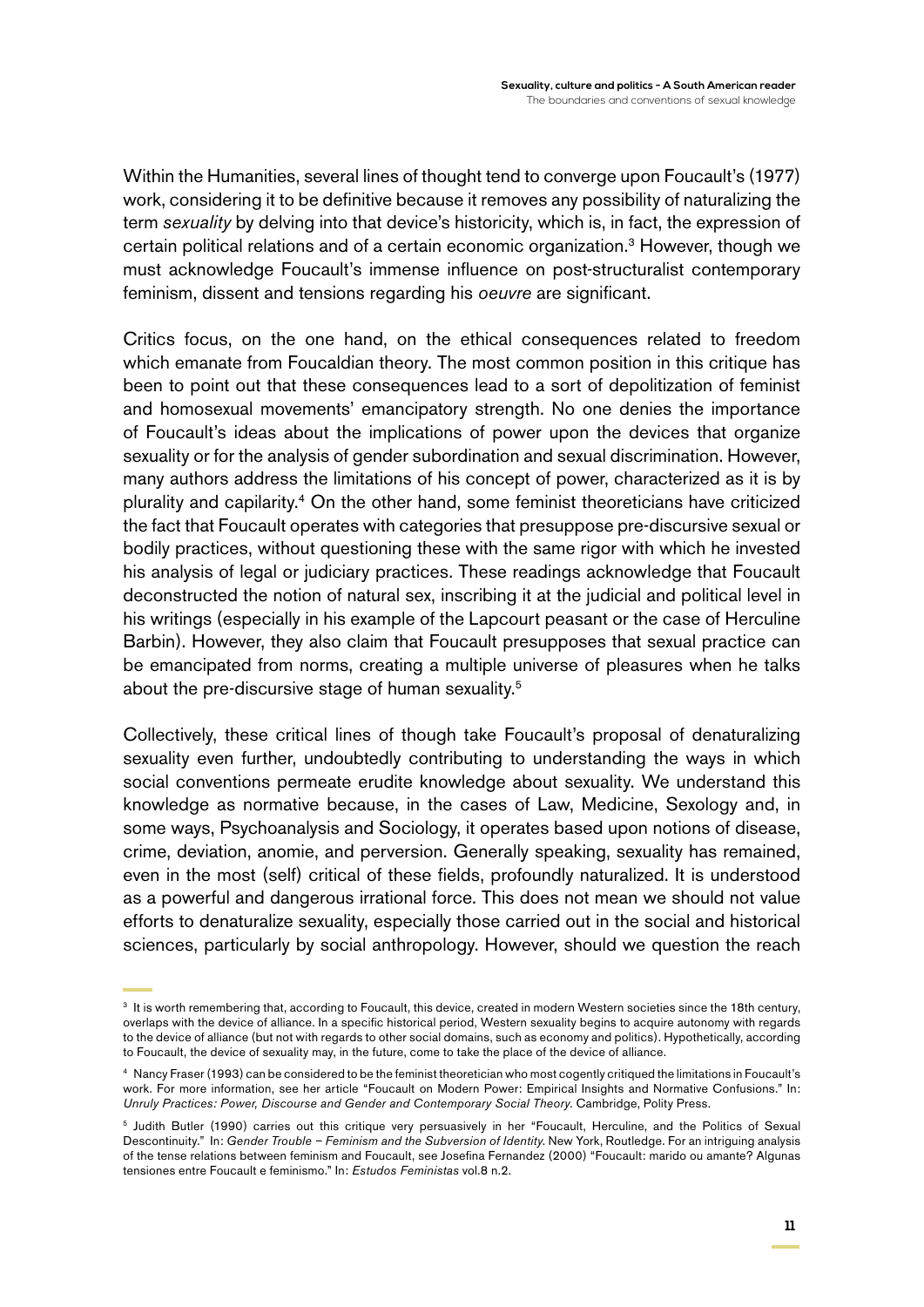of this denaturalization and of the understanding of the political mechanisms that permeate discussions regarding sexuality when we deal with issues understood as requiring urgent intervention?

In his contribution to this reader, Luiz Fernando Dias Duarte draws attention to the negotiations under way regarding the "normalization" of sexual practices that were rejected in the past, particularly adultery, masturbation, pornography, sodomy and homoeroticism. Such negotiations are simultaneously linked to the "criminalization" of practices such as sexual violence or pedophilia. We can add other phenomena which mix with those listed by Duarte: sadomasochism or sexual tourism, for example. Within this gradual shifting of boundaries (as the situation is understood by the Humanities) the conventions that make up this normalization and the criminalization of practices that provoke violent reactions (in spite of their involving issues related to the right to freely express one's sexuality) evoke possibilities for the generation of a new wave of sexual panic. What are the contributions that the literature inspired by the homosexual and feminist movements offer to the reflection regarding the construction of these limits? Is it possible to establish any consensus concerning the knowledge regarding these processes which has been generated in Brazil?

The texts that make up this reader offer elements to answer these questions by exploring conventions present in the normative sciences that address sexuality and by considering how they permeate theoretical reflection, medical and judicial practices and sexuality research in Brazil. Based on discussions of research into relevant themes regarding the right to freely express one's sexuality, the present book brings together analyses of how these conventions are produced by doctors, psychiatrists, psychoanalysts and social scientists and on how they are diffused throughout society by the media. It thus offers new approaches to old problems and new themes that can be used to update classic discussions within the Social Sciences.

#### **2 – Gender, homosexualities, heterosexualities**

In order to understand this raeader's focus and relevance, we must take into account certain things that are found in the literature regarding sexuality produced by the Humanities. This literature exploded from the 1980s onward and it presents many intriguing points. The authors involved in producing it are far from an agreement with regards to the delimitation of "sexuality". As Loyola (1999) points out, this varies according to the conceptual schemata used and in accordance with the angles from which the issue is addressed. Sexuality may be considered with regards to family and/or kinship; thought of as constitutive of subjectivity and/or individual and social identities; conceived of as representation, desire or, simply, as activity or behavior. It should be noted that, according to some authors, sexual behaviors and eroticism are at the very core of sexuality (Vance, 1995).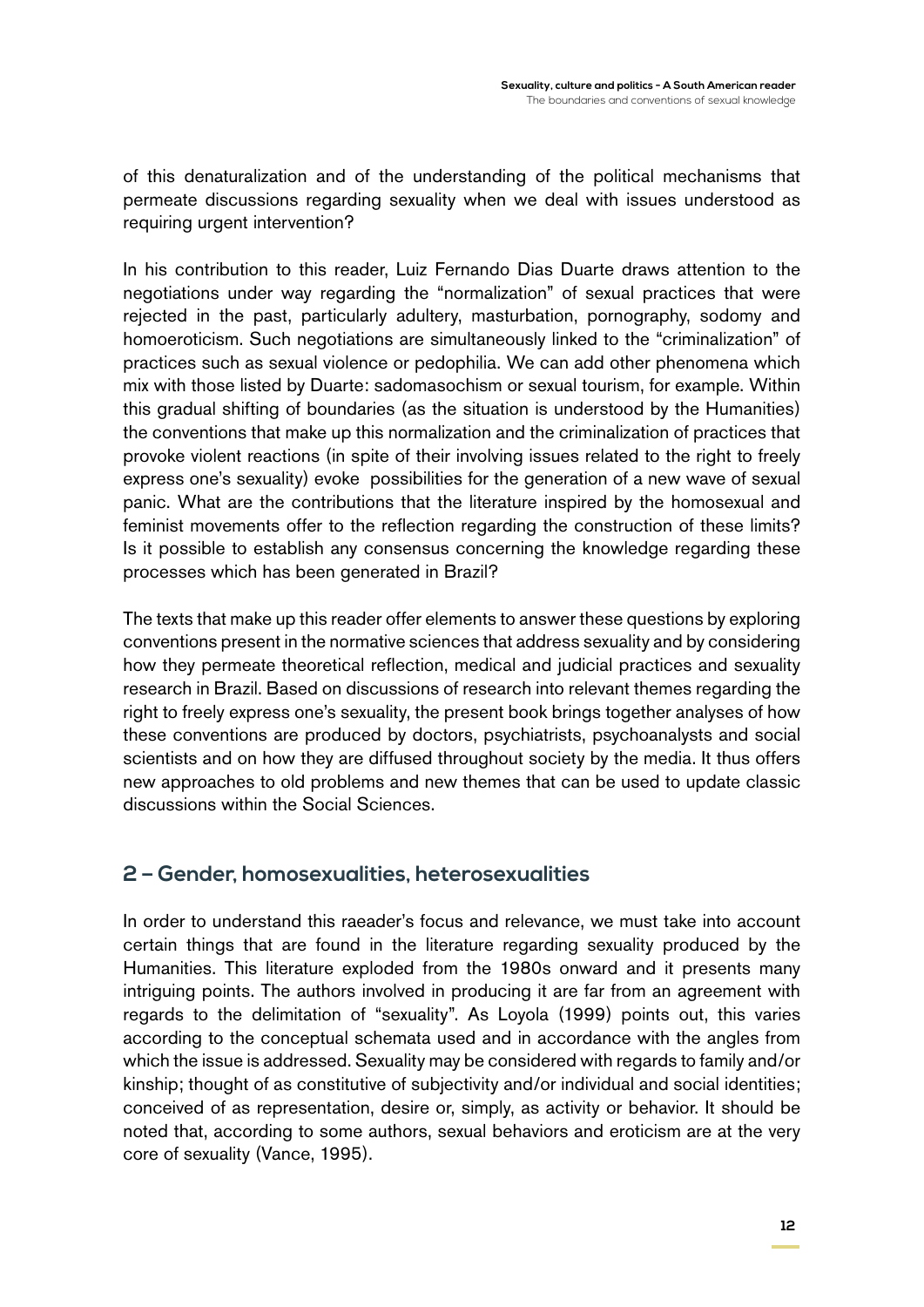There are also differences within each of these approaches. The differences among perspectives that consider sexuality to be constitutive of subjectivity are particularly interesting. These approximations point out that practices, representations and attitudes concerning erotic exchanges reflect individuals' internal dimensions and are therefore particular to a given culture. Because of this, using sexuality as an "explanation" would only be possible when this is authorized by the cultural context. Maria Luiza Heilborn develops these ideas within sexuality studies in Brazil. According to her, the contexts that authorize this explanation are those in which there is a notion of personhood in which interiorization and individualization model subjectivity. This idea of the person the modern Western subject—associated to the notion of the individual as a value, $6$ would only be found in specific social groups (Heilborn, n/d).

Thus, if certain comparative studies display an inadequate treatment of sexuality, attributing a transhistorical and/or transcultural meaning to it, others show how that which might be identified as "sexuality" is not situated in an internal dimension of individuals in certain social groups in other societies, but coupled with other fields of meaning such as family, kinship or morality. These, in turn, encompass individuals and any possible individuality (Ortner & Whitehead, 1980). These studies are guided by an interest in uncovering the meanings taken on by sex and reproduction in different cultural and social settings. They show that in certain societies, the erotic is dissolved in the economic. Issues of passion evaporate in concerns about status, and reproductive acts cannot be separated from aspirations about military honors or property.

Some recent discussions about what are considered "contemporary Western societies" (for lack of a more appropriate denomination) also draw attention to the inadequacy of thinking that sexuality occupies the same place in the construction of personhood in different national cultures and even in different cultural contexts within complex, heterogeneous societies (Bozon & Heilborn, 1996). In these societies, sexuality may take on different meanings and values for individuals who are part of different social segments. This approach holds that among certain segments, sexuality is not a basic reference for identity definition or even a domain with an isolated meaning. Sex and pleasure are instead encompassed by a broader morality (Heilborn, 1999). These formulations condemn any generalizing assertion about sexuality that homogeneously cuts across any given complex society. We must ask ourselves, however, how this literature (which is increasingly sophisticated in its consideration of the relationship between sexuality and differences) deals with the links between gender and sexuality.

Approaches inspired by feminist thought consider the incorporation of gender (seen as a difference that constitutes the social) as one of the great contributions of feminist thought to social theory (Moore, 1991). Despite sharing this assumption, the literature

<sup>&</sup>lt;sup>6</sup> We are referring here to the idea of the individual as presented by Dumont: a morally and rationally autonomous being, the normative subject of institutions, associated with the ideals of equality and freedom, one of modern society's dearest values (Dumont, 1992).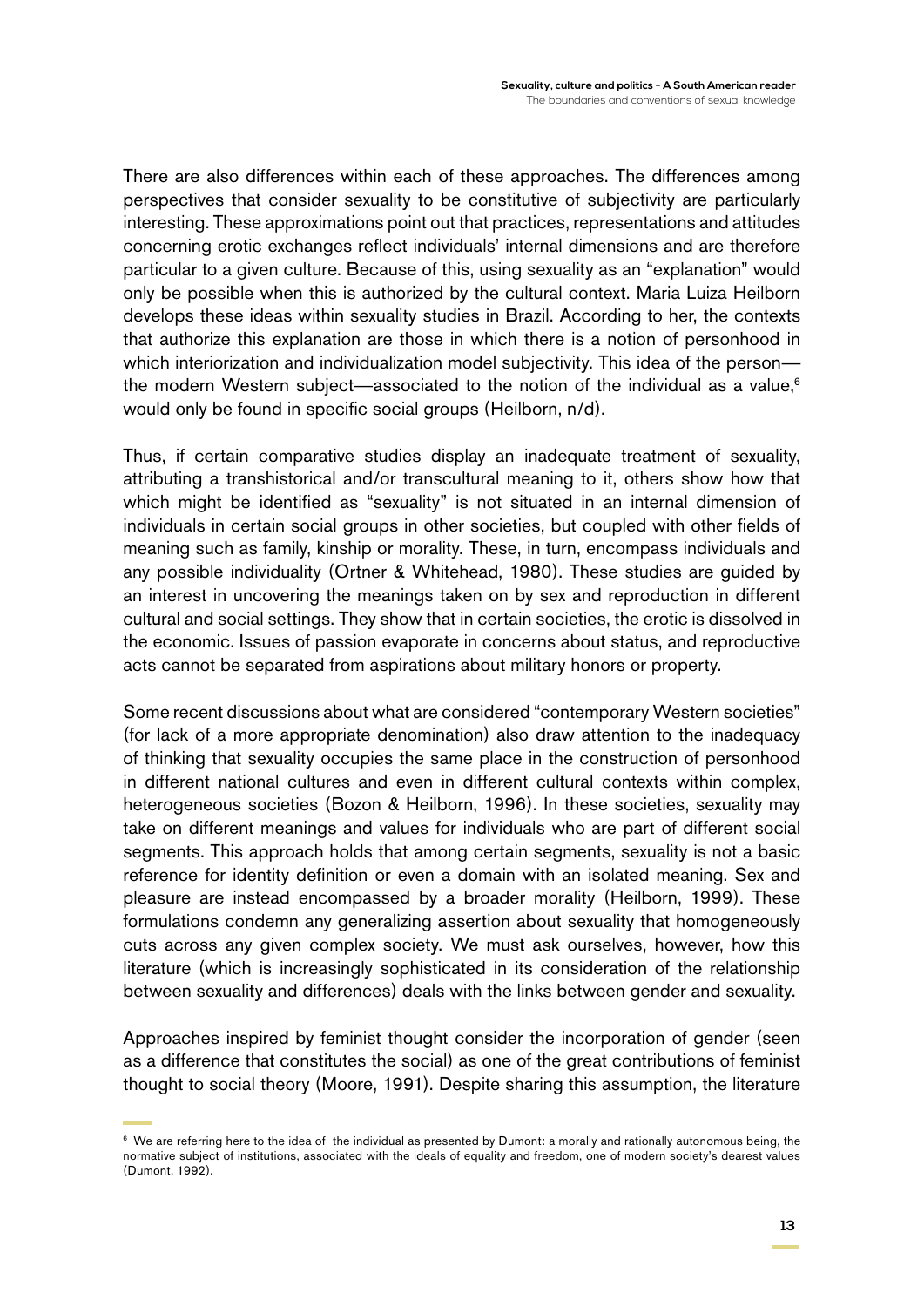on sexuality that addresses gender is largely heterogeneous in the way it considers this category. The controversy concerning the different meanings attributed to gender is related not only to the conceptual reference points used, but also to the empirical dimensions which are privileged in the analysis of the category.

In the literature on sexuality, gender may be considered from the perspective of sexual roles and/or from the perspective of the sex/gender distinction. In some recent approaches, it can be analyzed according to a critique of this distinction. At the same time, the category can be thought of as privileging representational dimensions or the identity dimension: i.e. the way in which the individual or collective sense of identity is constituted (Grossi, n/d). On the other hand (and this may be one of the most significant points a perusal of the literature raises), there is of yet no consensus regarding the possible relationships between gender and sexuality (Vance, 1995). It is precisely here that we encounter one of the most intriguing aspects of the literature on sexuality. Reflecting upon women's subordination, some feminist approaches were pioneering in terms of their questioning the direct and "naturalized" relationship between reproduction and gender (the idea that gender is connected to the role that men and women play in biological reproduction). Among other consequences, this led to the confusion of sexuality and gender. Gayle Rubin (1975) made a pioneering contribution to this discussion with her concept of the sex/gender system, showing how that relationship permeates important analytical reference points in the social sciences (Levistraussian formulations among them, cf. Piscitelli, 2003). Rubin's reflections also show how that relationship is anchored in a more generally veiled assumption which "naturalizes" heterosexuality (Rubin, 1975; Rubin & Butler, 1997).

Over the past decades, however, this intriguing line of questioning seems to have become diluted within the field of feminist discussions, in which certain Anglo-Saxon lineages (particularly those critical of pornography) have ended up confusing sexuality and gender in a circular reasoning. Within that debate (which is far from arriving at any definitive conclusions and which indirectly underlie discussions taking place in Brazil), perspectives that affirm the centrality of sexual freedom to women's liberation are confronted by others that tend to establish linear relationships between pornography and violence. Among the latter sort of analysis are Catherine MacKinnon's (1982) writings. MacKinnon regards sexuality as a form of power which is materialized through gender. According to her, heterosexuality institutionalizes male domination and female submission.

Currently, the distinction between non-reproductive and reproductive sexuality is most incisively emphasized by certain lines within queer studies (which also point out that reproductive sexuality occupies a small space in the vast field of sexuality). These lines insist precisely and vehemently upon making an analytical distinction between gender and sexuality (Rubin, 1992; Vance, 1984; Vance & Snitow, 1984). Authors within this tradition highlight the analytical separation between gender and sexuality by critically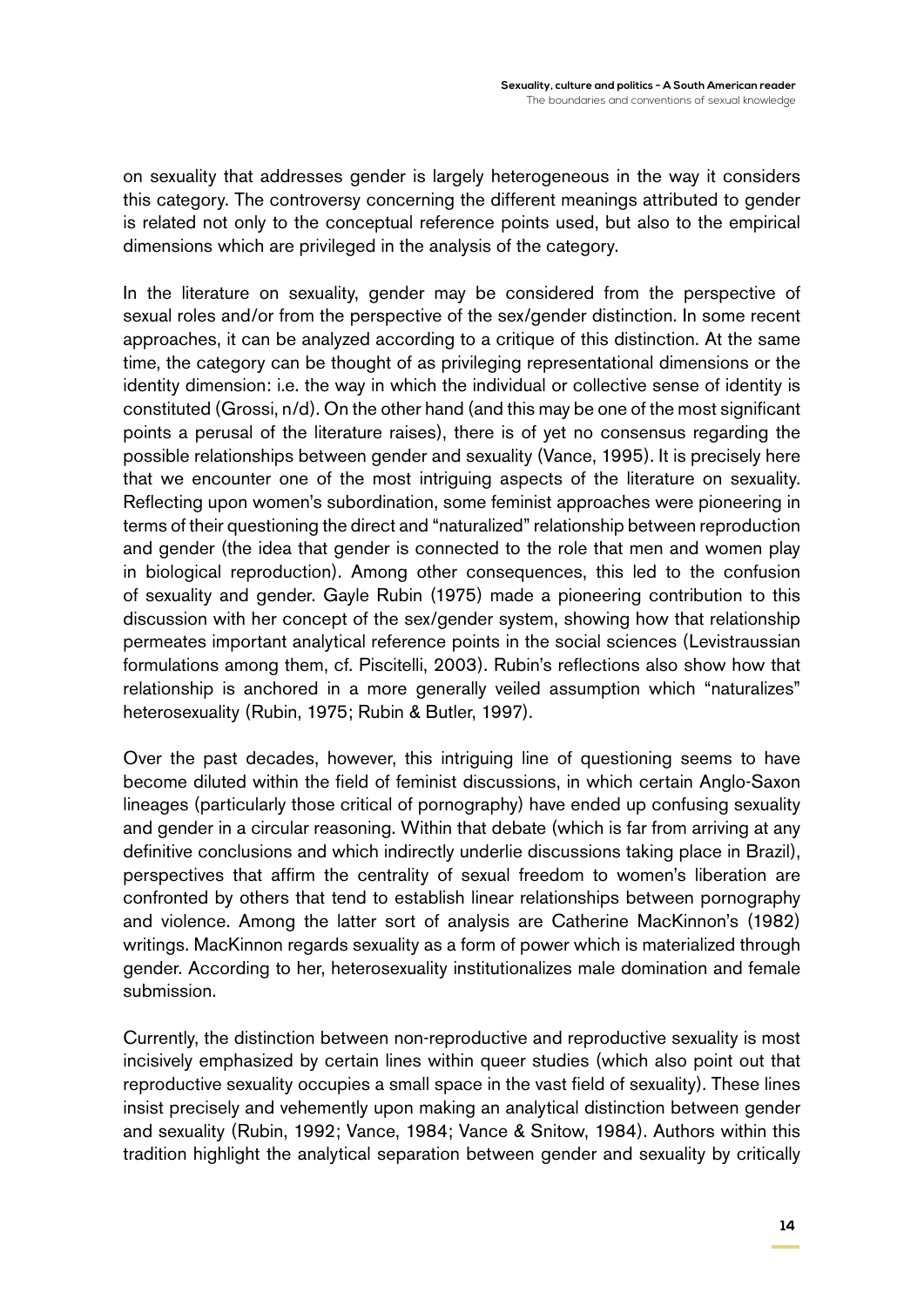mapping the "sexual stratification" present in modern societies. That stratification is understood to orient ideologies considered to be "progressive", such as certain lines of feminist thought which establish limits between "good" and "bad" sexual practices and which stigmatize or belittle individuals and groups associated with the latter.

Rubin and Vance examine the limits of feminist theory by defending sexual diversity. They regard sex as a vector of oppression that cuts across other forms of social inequality such as class, race, ethnicity and gender. They thus contest the cultural fusion of gender and sexuality carried out by radical anti-pornography feminists. According to Rubin and Vance, feminist theory has a certain explanatory power with regard to sexuality insofar as gender-based hierarchies overlap with erotic stratifications and hierarchies. Gender-based hierarchies, however, do not completely explain the social organization of sexuality because if sexuality and gender are indeed inter-related in specific contexts, they are nevertheless not phenomena of the same order. However, far from excluding gender from their analysis (in the manner of certain queer analysis tendencies: Sedwick, 1990), these currents of thought affirm the need to include that category (Butler, 1997). Rubin's work is once again pioneering in this respect, showing how the complexity of distinctions between categories considered to be female and male cut across modalities and styles of ("bad") practices of sexuality such as sadomasochism among men (Butler, 1997).

When we claim that some lines of queer studies have developed this line of thought, we do not necessarily mean that the most incisive analytical distinctions between gender and sexuality are found only in this literature. We simply wish to highlight that in analyses of heterosexualities, gender is more frequently trapped within a binary distinction in which sexuality is cut through by a clear boundary between men and women. These analyses thus establish a continuity between "sex" and gender, even when a broad series of differentiations are taken into account. Maybe the reductive character of some of this literature's perspectives regarding gender resides in the fact that its focus and/ or starting point is the (implicit) idea of the existence of coherent and stable gender identities is due to the role played by men and women in biological reproduction.

The effects of these problems are noticeable in recent theories. If some studies operate with the idea of a relatively fixed gender identity, those lines that regard identities as fluid (such as performativism) show other difficulties. Performance theories are unlikely to offer access to the "scripts" that are contextually being performed. In Appadurai's terms, these approaches show limitations in understanding the "resources" upon which performances are based (Bell, 1999). Their access is limited to what Judith Butler calls "apparently static workings of the symbolic order" (Butler, 1993). In other words, these analyses<sup>7</sup> do not always offer contributions that allow us to reflect on the ways in which

 $<sup>7</sup>$  Examples of these limitations are noticeable in well-known analyses developed within performativist perspectives. See, for</sup> example, Roger Lancaster "Guto´s performance. Notes on the Transvestism of Everyday Life." In: LANCASTER, Roger & di LEONARDO, Micaela (1997). *The Gender Sexuality Reader*, Routledge.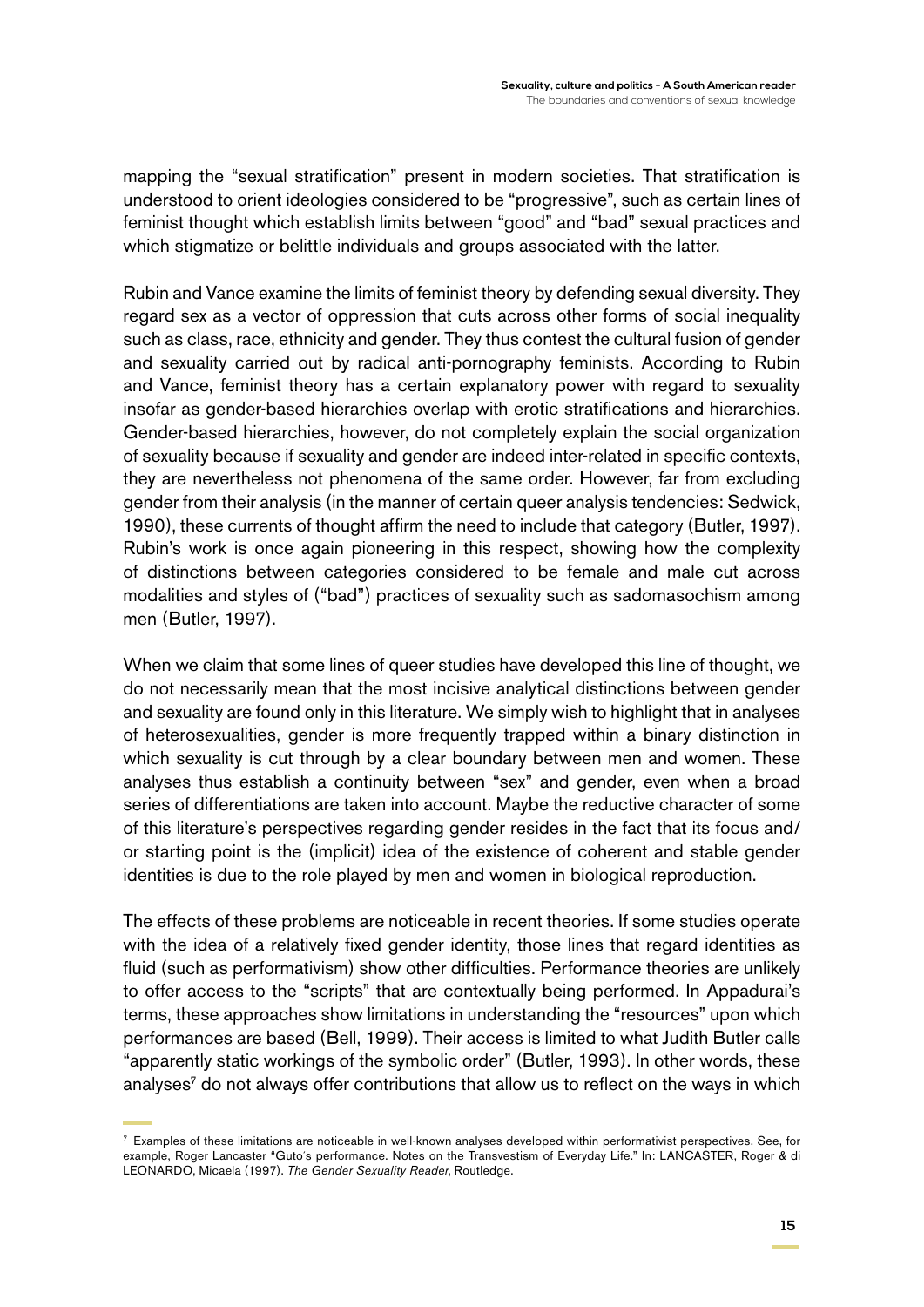gender operates, the central categorizations through which it is implemented and the kinds of differences and inequalities it expresses and puts in place.

#### **3 – Facing the issues**

The themes discussed here offer a series of elements for reflecting upon sexuality. The starting point of the texts included in this reader is the production of different kinds of scientific knowledge regarding human beings: particularly Medicine, Psychiatry, Psychoanalysis and the Social Sciences (with an emphasis on Sociology and Social Anthropology). The authors paint a very complex picture, raising new and instigating issues for future reflection and research. At the center of their concerns we find, on the one hand, possible links between scientific, social and moral norms or conventions and, on the other, the ethical limitations of scientifically-oriented interventions.

Luiz Fernando Dias Duarte explores the escape routes projected by the Social Sciences and by Psychoanalysis upon the field of sexuality. Despite being developed in different planes, these lines converge and oppose one another at several points. This has led to a tense dialogue between the disciplines. Of particular relevance among the points of convergence we find the following: the critique of biological reductionism; the refusal to address sexuality as an isolatable dimension of human experience and the effort to reinsert it ("re-embed" it, as Duarte prefers) within broader analytical totalities such as the psyche or culture; and the critique of the idea that there are universal norms establishing clear boundaries between sexual health and illness (or deviance and disorder). Given these premises, it is no wonder that socio-anthropological thought and (in Brazilian contexts, at least), psychoanalytical thought have been strategic fields for the political action of different sexual minorities in their struggle against the naturalization of the stigma that falls upon and demeans them.

Duarte's extensive and precise overview of the socio-anthropological approaches towards sexuality makes clear the difficulties faced by a tradition based on Western categories of thought (such as the category of *sexuality* itself) seeking to restore these categories to their different contexts of meaning. On the one hand, when sociologists and anthropologists (each in their own way and with different degrees of radicalism) seek to "re-embed" sexuality in the totality of social life, they end up affirming that it is an artifact of singular reason; an autonomous object of reflection. On the other hand (at least with regard to Western societies), analyzing the historical process of the autonomization/disembeddedness of sexuality and its transformation into a biopolitical device, following the perspective presented by Michel Foucault, leads to the acknowledgement of the particular way in which it is embedded in these societies, that is, of its close and multiple ties with politics, economy, religion, etc.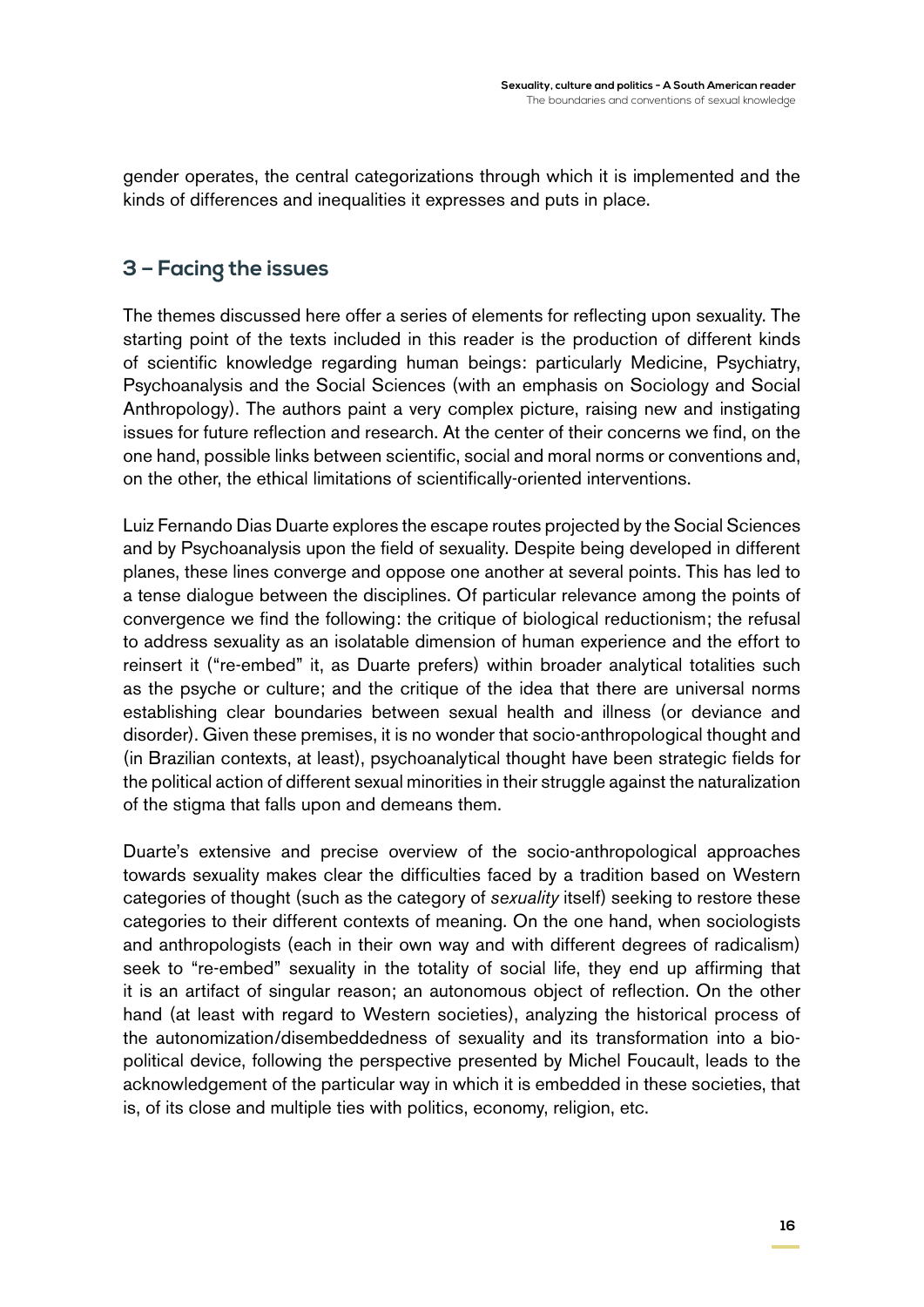If Duarte emphasizes the critical potential of Psychoanalysis $<sup>8</sup>$  and the Social Sciences</sup> with regard to medicalization and the naturalization of sexuality, Jane Russo points to a completely different horizon, observing the escape route forged by contemporary Psychiatry. In this field, critical social scientific thought is receding in the face of the growing hegemony of biological theories regarding "mental disorders" and gender and race differences. The psycho-sociological view is giving way in the face of an intense process of re-biologization, revealed in successive versions of the *Diagnostic and Statistic Manual of Mental Disorders* produced by the American Psychiatric Association. The manual's guidelines have been adopted by the World Health Organization in its International Classification of Diseases and operate, according to Russo, as a sort of "bible" of psychiatry, shaping international psychiatric thought. With regards to sexuality, Russo detects concurrent processes of autonomization, through which sexuality originates a specific class of disorders. She also exposes growing multiplications and specifications in the explosion of sexual disorders, which grew from 9 acknowledged categories of "sexual deviations" in the manual's second edition to 27 "sexual disorders" in the book's latest edition. Finally, Russo reveals the progressive incorporation into the DSM of the social imperative that "more sex is better", this being cast as an implicit "sexual health" norm. In this sphere, if a wave of "sexual panic" can be seen in the very multiplication of "sexual disorders", this panic takes a very precise shape in a generalized fear of impotence.

The sciences of sexuality continue under scrutiny in the texts that deal with the ambiguities of the body and soul from the broader point of view of sexual difference. Two things are under discussion here. The first is the way in which social conventions which establish sexual dimorphism as a universal rule for the human species were instituted and remain active. The second is the convention that establishes a natural, uncomplicated correspondence (except in those cases considered pathological or deviant) between sex (anatomical, physiological, or genetic), gender and sexuality, understood as *sexual orientation*. Within this correspondence, which is apparently free of gaps or lapses, an individual bearing a male "sex" (genitals) must become a "man" at the level of gender expectations and identification, "naturally" manifesting heterosexual desires and practices at the level of sexuality.

In this reader, sexual dimorphism and the linear correspondence between sex/gender/ sexuality are questioned based on the fascinating issues regarding genital mutilation and the "transsexual device" - Berenice Melo Bento's designation for the heterogeneous set of practices and knowledge operating under the principle that gender and sexuality can only be understood based on sexual difference. In the seminar which gave birth to articles on this reader, such themes were widely discussed for the first time in the field of the Brazilian Social Sciences. They were debated in a very original manner,

<sup>&</sup>lt;sup>8</sup> As Berenice Melo Barreto discusses at length, it is certain that psychoanalysis also contains a strong normatizing dimension with regards to sexuality.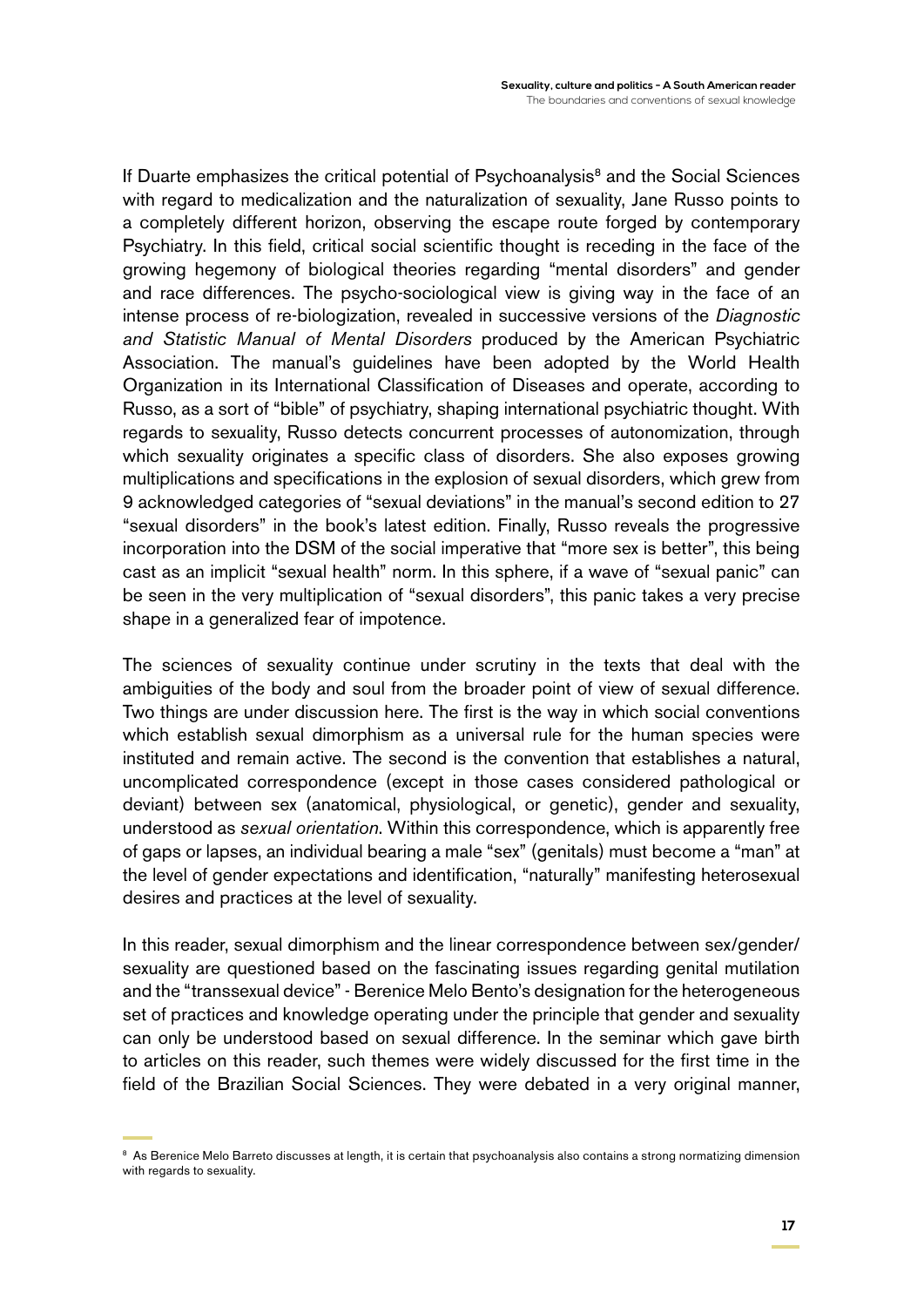because (as Mariza Corrêa states in her article) the anthropological literature has faced these themes almost exclusively through the analysis of practices in use in African and Asian countries. The literature has thus given in to the always-present cultural pressures to orientalize or exoticize non-Western or weakly Western societies, leaving out discussion of the transgenitalization surgeries performed upon babies born with ambiguous genitals in our modern hospitals, or undergone by adult individuals unhappy with their biologically inscribed sex.

From the point of view of the adults who undergo transgenitalization surgeries (that is, from the point of view of transsexuals), is it really an instance of conforming bodies to binary gender conventions? The ethnographic data presented by Berenice Melo Bento point to a far more complex scenario than what physicians, sexologists or social scientists imagine. Despite adopting the anatomy of the "opposite" sex and the other diacritic gender signs related to it (clothing, gestures, etc.), many of the transsexuals studied by Bento did not manifest the sexual orientation considered to be "natural" for that sex and which supposedly justifies the surgery itself. Thus, many of Bento's informants were men who became women but whose erotic or sexual orientation was directed towards women, or, inversely, were women who became men but who were sexually and affectively involved with other men. Here, lived experience topples traditional taxonomies. We are hardly able to classify these individuals according to any binary opposition such as man/woman, male/female or homosexual/heterosexual. Are we then to acknowledge the existence not only of several sexes and sexualities, but also of several genders, as some lines of contemporary anthropological thought have proposed?9 Whatever the answer may be, the potential for ethnographic research on transexuality or intersexuality in the development of gender and sexuality studies seems undeniable. By radically shifting both erudite and profane conventions regarding the assumed relationships between sex, sexuality and gender, such studies bring to light myriad new and surprising combinations between these terms and categories.

In debating the normative conventions of those sciences that deal with sexuality, some texts presented here focus their reflections on the different themes that guide research into sexuality: pornography, prostitution, sexual tourism and pedophilia. The choice of these themes (which are only some of a wide variety of possibilities) seeks to stimulate innovative scientific work and renovate policy agendas regarding the right to freely express one's sexuality.

Maria Filomena Gregori's article addresses the new conceptualizations of sexuality, desire and the body developed by Anglo-Saxon feminist theories in their examination of pornography. Aside from mapping the "state of the issue" as presented by politicized works, Gregori presents an ethnographic analysis of the *Good Vibrations* sex shop created by lesbians in San Francisco in the 1970s, particularly emphasizing the

<sup>9</sup> For an interesting collection of works that follows this direction, Cf. Herdt, 1996.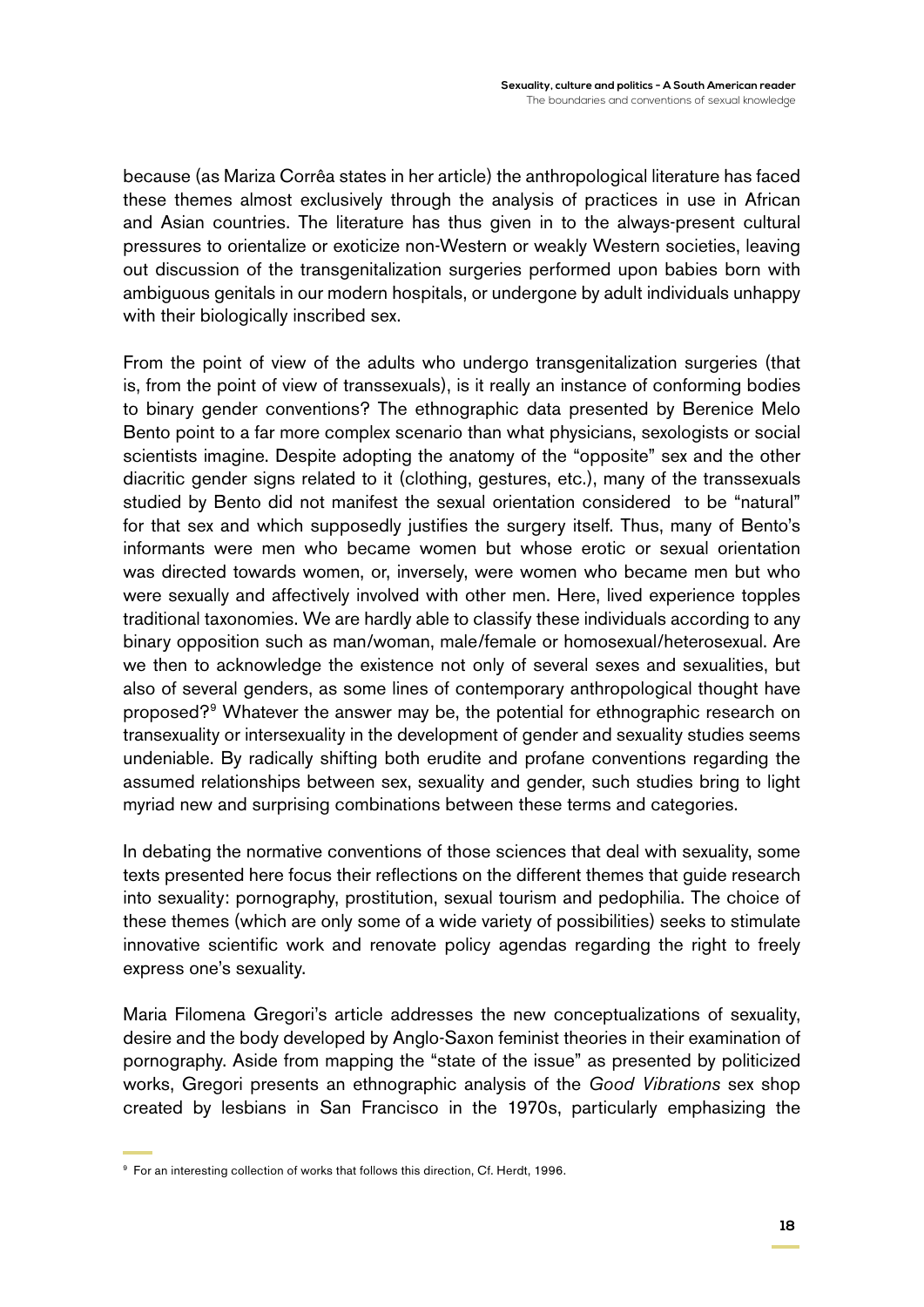shop's sadomasochist proposals. Her article examines intriguing aspects of erotic consumerism discovered in the universe under study: on the one hand, the market's considerable segmentation due to the incorporation of new homoerotic preferences and demands; on the other, the implications of these tendencies in the light of feminist theories regarding pornography. In particular, Gregori draws attention to the creation of a "politically correct" eroticism and to the "neutralization" of violence in S/M experiences.

Maria Filomena Gregori's article addresses a discussion present in feminist debates since the 1980s, especially in Anglo-Saxon feminist studies regarding the not always easily balanced relationship between pleasure and danger in contemporary sexual practices, choices and orientations. The feminist debates concerning pornography were an important reference point in this discussion, insofar as they question and deny the association of sexuality with coercive models of domination, as well as the articulation of these models with static gender positions in a totalizing map of patriarchal subordination. These conventions in the treatment of eroticism and pornography entails the idea that sexual freedom may also involve pleasure and pain in a simultaneous and connected manner. Danger, insofar as rape, abuse and exploitation are irrefutably phenomena involved in the exercise of diverse forms of sexuality. Pleasure, because there is a promise in eroticism and in the search of new erotic alternatives for the transgression of the restrictions imposed upon sexuality when it is viewed as simply a reproductive exercise. This discussion inquires into what is transgressive in eroticism and transgression's meaning for sexual freedom.

Another theme found in the reader is a new approach to an old issue found in studies of sexual practices: prostitution. Claudia Fonseca analyzes a stigmatized occupational category, that of female sex worker, in an anthropological approach which inserts the women involved in sex work in Porto Alegre into the broader universe of relations of which they are part of. The resulting text goes beyond mapping the heterogeneous types of prostitution in that city and challenges the idea of prostitution as a natural, transhistorical object (Chapkis, 1997; Kempadoo, 1998). Fonseca's work offers elements that call into question the conceptualization of prostitution in Brazil, as well as the limits that separate sex workers from women in general in contexts in which the instrumental use of sex is part of life expectations seeking upward social mobility.

Claudia Fonseca's work reflects upon the conventions that pervade knowledge regarding sexuality. It questions the notion of prostitution itself. Fonseca shows that the connection between sentiment and money is a recurring expression of love in our culture, that one idea coexists with the other to which it is formally opposed. The obtainment of material wealth and upward social mobility through the instrumental use of sex is a behavior found among both prostitute and non-prostitute women in our society.

Fonseca shows that women "who turn tricks" share representations regarding conjugality with women from their same social strata who are not sex workers. These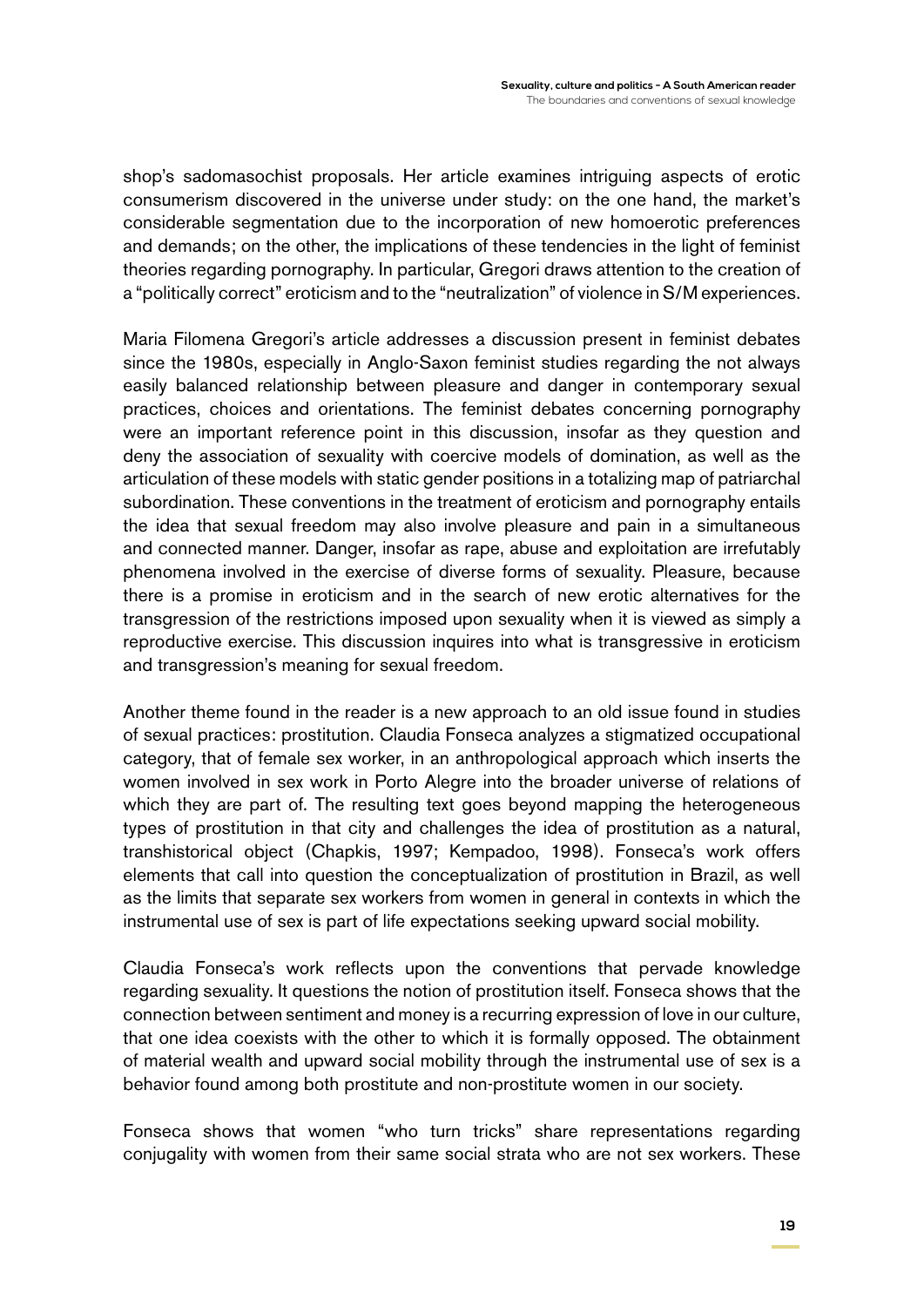representations reveal analogies between both sets of women concerning the evaluation of relatively stable relationships in which sex is associated with money, synthesized in the figure of the "old man who helps out" ("sugar daddy" would perhaps be the best English approximation). Among prostitutes, this idea describes a client who becomes a regular costumer and who must be exploited. Among non-prostitutes, it expresses the idea of marrying a man for his money, a strategy that is expected of young women from the lower social strata in Porto Alegre. Far from being restricted to that city, the idea of the "old man who helps out" is widely diffused throughout Brazil, being found in cities affected by international sexual tourism where this male character is often replaced by another: the foreigner. The relatively stable relationships which develop based on the exchange of financial "help" for sexual favors lead us to rethink prostitution, which does not present clear outlines, analytically speaking, in those cases where there are no contracts explicitly establishing payments for specific sexual services.

If prostitution can be considered as one of the aspects of sexuality that is currently undergoing a process of "normalization", others, such as sexual tourism (and its perceived ties to human trafficking for commercial sexual exploitation) and pedophilia are the targets of intense preoccupation evoking the idea of sexual panic and which are currently clearly criminalized sexual practices.

In international and Brazilian public debates, sexual tourists are frequently seen as international "clients" of local prostitutes and, more particularly, as consumers of sexual services provided by children and adolescents from the poorer regions of the globe. These travelers develop styles of sociability and exchange shared by other actors involved in stigmatized sexual practices (such as the creation of restricted networks of information transmission, particularly on the internet), and seem to occupy the lower levels of sexual stratification (Rubin, 1992). Adriana Piscitelli shows the diversity of the modalities of sexual tourism and styles of the sexual tourists who frequent Brazil's northeast. She approached the phenomenon from a perspective that inserts it within the dynamics of contemporary tourism, showing how it intersects with—but is not reduced to—prostitution. Piscitelli shows how sexual tourism goes beyond its supposed ties to child prostitution and international trafficking, being used by women from Brazil's impoverished Northeast to immigrate to more developed countries.

One of the issue's most intriguing aspects is understanding what it "says" with regards to sexuality in the contemporary world and, even more so, with regards to the relationship between sexuality and gender. It is thus crucial to, in Sérgio Carrara's terms, "hear the tormentors' voices". In the context studied, some of these tourists see Fortaleza as an inexhaustible "red light district" which propitiates numerous sexual experiences at a relatively low cost (in international terms). These travelers seem to embody an acute expression of hedonism, seeking forms of pleasure that are entirely detached from affective investments. To others, however, this style of sexual tourism widens the range of available options regarding stable relationships that are permeated by feelings. By navigating the different "types" of tourists and opposing rationality, initiative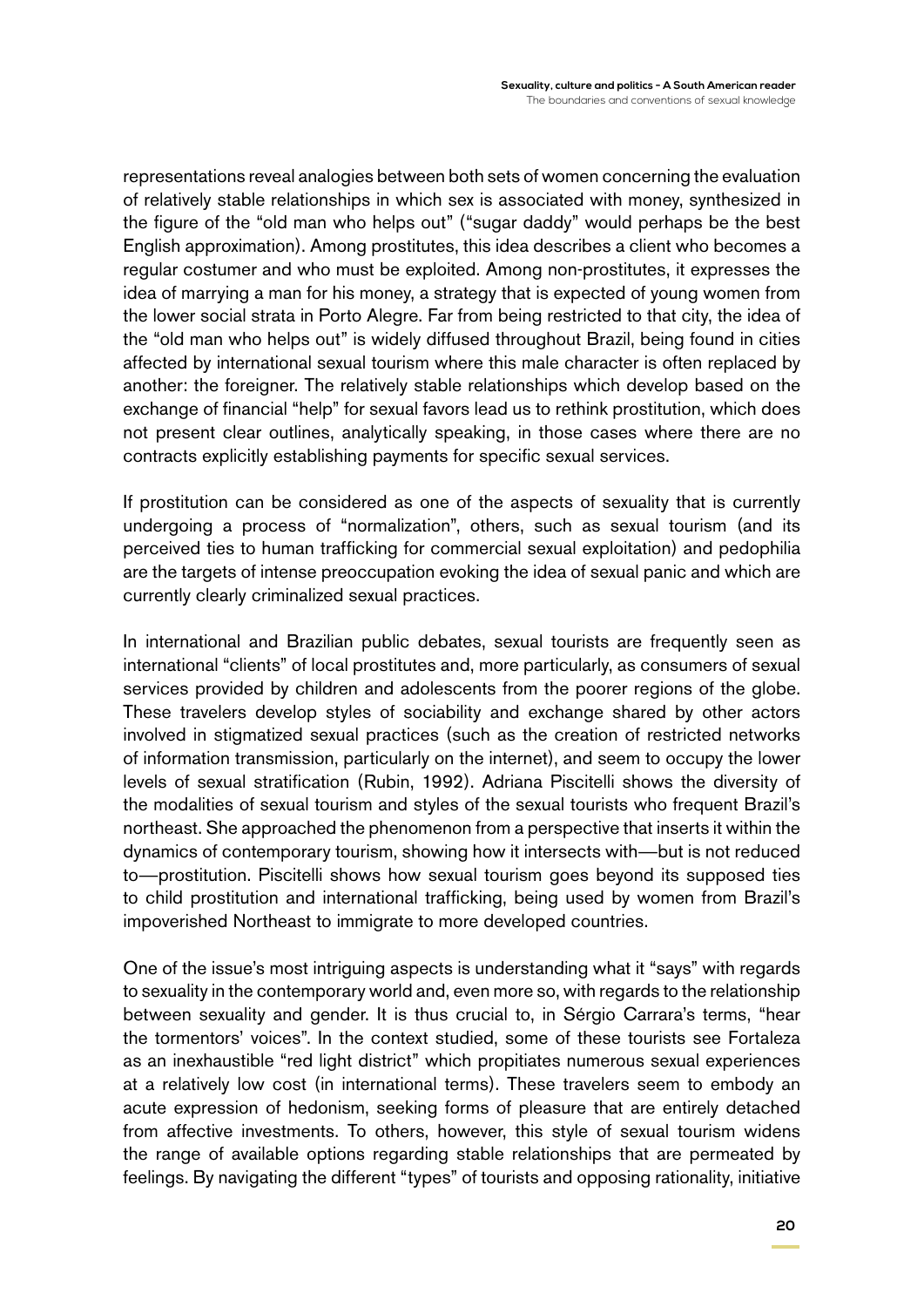and autonomy to the submission and docility attributed to them by travelers, Brazilian women create opportunities for immigrating to Europe through the instrumental use of sex as a mechanism of social mobility. If, as some authors claim, sexual tourism is full of traps (Soarez do Bem, 2003), it also presents us with some paradoxes. A situation that is thus apparently exclusively guided (in Luiz Fernando Diaz Duarte's terms) by the sensual, by sex's sensory pleasure, can also end up being considered as ideal for the creation of sentimental pleasure and the constitution of conjugal relations. Within these paradoxes, sexual tourism offers some "natives" the possibility of seeking out economic and social opportunities abroad.

Socio-anthropological studies of homosexuality, which already have a tradition in Brazil (it is worth remembering here the pioneering studies done by Guimarães, 1977; MacRae, 1983, 1985; Fry, 1982; and Perlongher, 1987), make up a privileged field of study for the exploration of aspects involved in the processes of "criminalizing" and "normalizing" sexual practices. The texts we have selected regarding these themes are part of that tradition.

If homoerotic practices can be seen as part of a process of "normalization" directed towards previously criminalized styles of sexuality, recent homosexual claims "to family" have rekindled the debates surrounding that process. The claim to family rights has become a rallying cry in recent pride parades in São Paulo. It should be noted that these claims are not only about marriage, but about "family": an empirically observable form of kinship relations. In its classic definition, family involves affinity and consanguine relations that are socially understood and expressed in kinship terminologies, rules of filiation (which determine individuals' qualities as members of a group and their rights and duties within the group), rules of alliance, residence, identity transmission and the types of social groups to which individuals may be affiliated (Héritier, 1989). At the same time, family claims provoke such an intense resistance that they immediately invite the exploration of their subversive aspects (Butler, 2002).

Julio Assis Simões's article competently takes stock of the main North-American and British theories that connect sexual orientation and practices and life stages. In particular, Simões examines studies, models and concepts that deal with experiences of maturity and aging among men who have sex with men. Two notions, formulated in the 1970s and critically revised by the author, become evident from the compiled material: that of "accelerated aging", which highlights the negative effects of homosexuality in old age and which winds up developing a rhetoric that has a clearly "victimizing" connotation; and that of "crisis competence", which, in contrast, draws attention to the positive aspects of the homosexual experience. In this second case, the difficulties homosexuals face over the course of their lives supposedly end up making them resistant and capable of dealing with the stigmas associated with old age. Julio Assis Simões clearly shows the limitation of these investigations and theories. They are not only incapable of objectively showing that sexual orientation brings about differences in the aging experience, but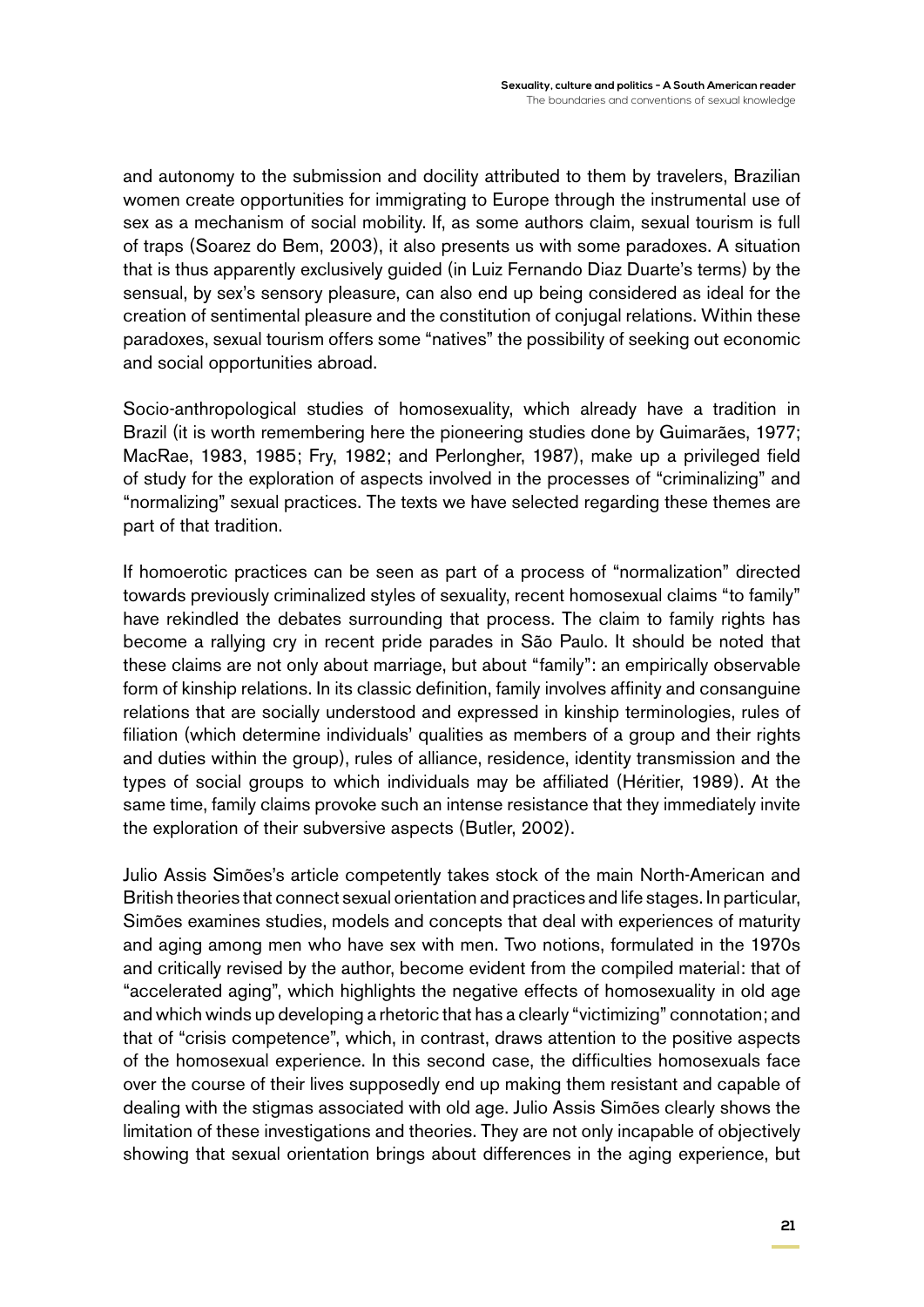also operate through the utilization of "essentialist" assumptions that tend to universalize what is understood by homosexuality, as well as what is learned from the experience of aging itself.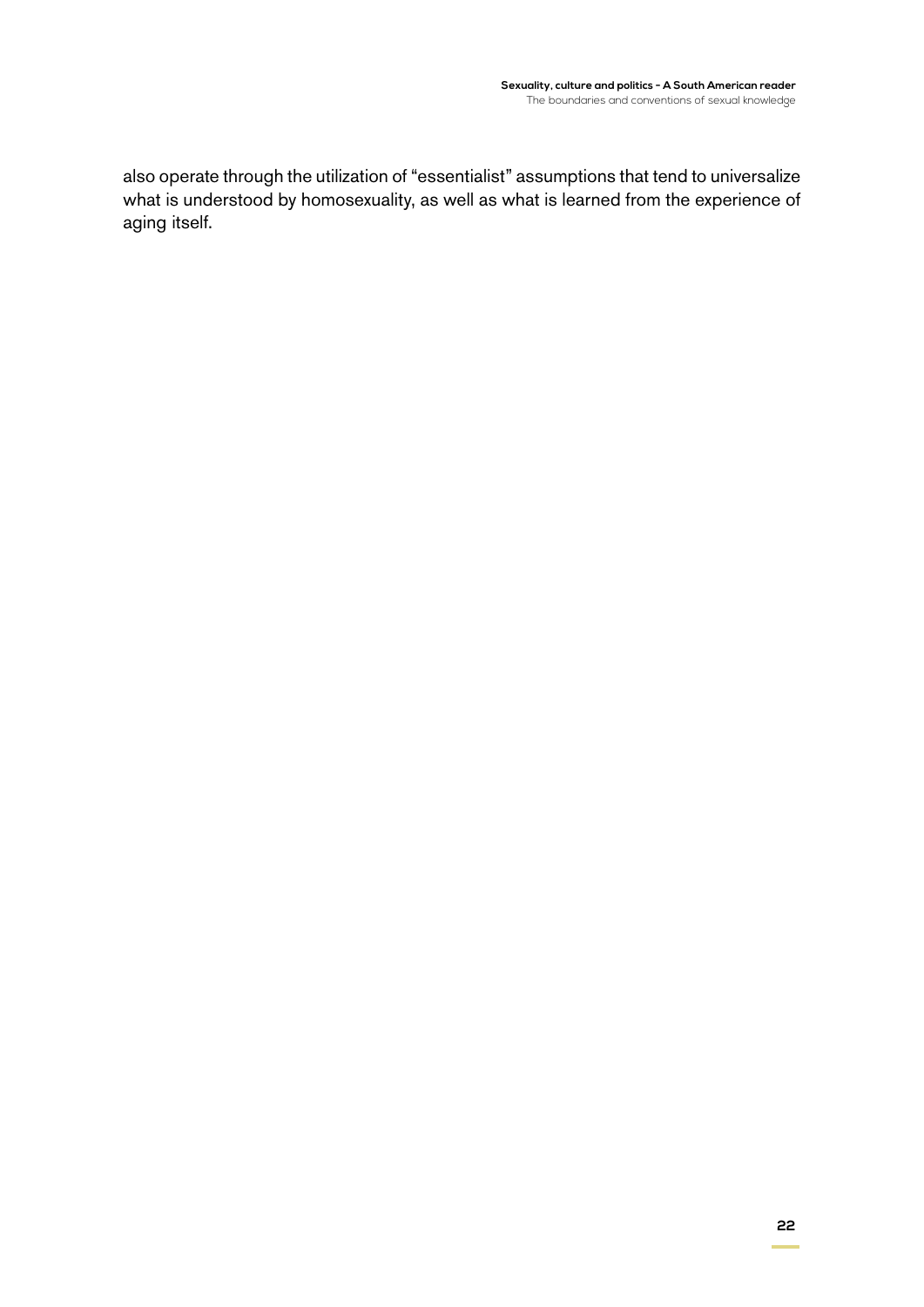#### **References**

BELL, V. 1999. "Historical Memory, Global Movements and Violence: Paul Gilroy and Arjun Appadurai in Conversation." In: *Theory, Culture and Society.* Vol. 16, n.2. (pp. 35).

BOZON, M & M. L. HEILBORN. 1996. "Lês caresses et les mots, initiations amoureuses à Rio de Janeiro e Paris." In: *Terrain 27*, septembre. (pp. 37-58).

BUTLER, J. 1993. *Bodies that matter. On the discursive limits of sex.* Routledge.

\_\_\_\_\_\_\_\_\_\_\_. 1997. "'Sexual Traffic'. Interview - Gayle Rubin with Judith Butler." In: WEED, E. & N. SCHOR. *Feminism meets queer theory.* Brown University.

\_\_\_\_\_\_\_\_\_\_\_. 1997. "Against proper objects." In: WEED, E. & N. SCHOR. *Feminism meets queer theory.* Brown University.

**\_\_\_.** 2002. Differences: A Journal of Feminist Cultural Studies 13.1.

CHAPKIS, W. 1997. *Live Sex Acts, women performing erotic labour.* Cassell, Londres.

DUMONT, L. (1992) [1996]. *Homo Hierarchicus. O sistema das castas e suas implicações*. São Paulo, Edusp.

FOUCAULT, M. 1979 [1976]. The History of Sexuality Volume 1: An Introduction. Robert Hurley (translator). London, Allen Lane.

FRIEDMAN, E. & B. THORNE. 1984. "Introduction to the Feminist Sexuality Debates." In: *Signs.* Vol. 10, n° 11. (pp. 102-135).

FRY, P. 1982. "Da hierarquia à igualdade: a construção histórica da homossexualidade no Brasil." In: *Para inglês ver.* Rio de Janeiro, Zahar.

GASPAR, M. D. 1985. *Garotas de programa. Prostituição em Copacabana e Identidade Social.* Rio de Janeiro, Jorge Zahar Editores.

GROSSI, M. P. n/d. "Identidade de gênero e sexualidade". In: *Antropologia em Primeira Mão*. Universidade Federal de Santa Catarina, PPGAS.

GUIMARÃES, C. D. 1977. *O homossexual visto por entendidos.* (MA Thesis). Museu Nacional, UFRJ. Rio de Janeiro.

HEILBORN, M. L. n/d. *Gênero, sexualidade e saúde*. NEPO/UNICAMP. (Unpublished).

\_\_\_\_\_\_\_\_\_\_\_. 1999. "Construção de si, gênero e sexualidade." In: HEILBORN, M. L. (Ed.). *Sexualidade, o olhar das ciências sociais*. Rio de Janeiro, Zahar.

HERDT, G. (Ed.). 1996. *Third Sex, Third Gender: Beyond Sexual Dimorphism in Culture and History*. Nova York, Zone Books.